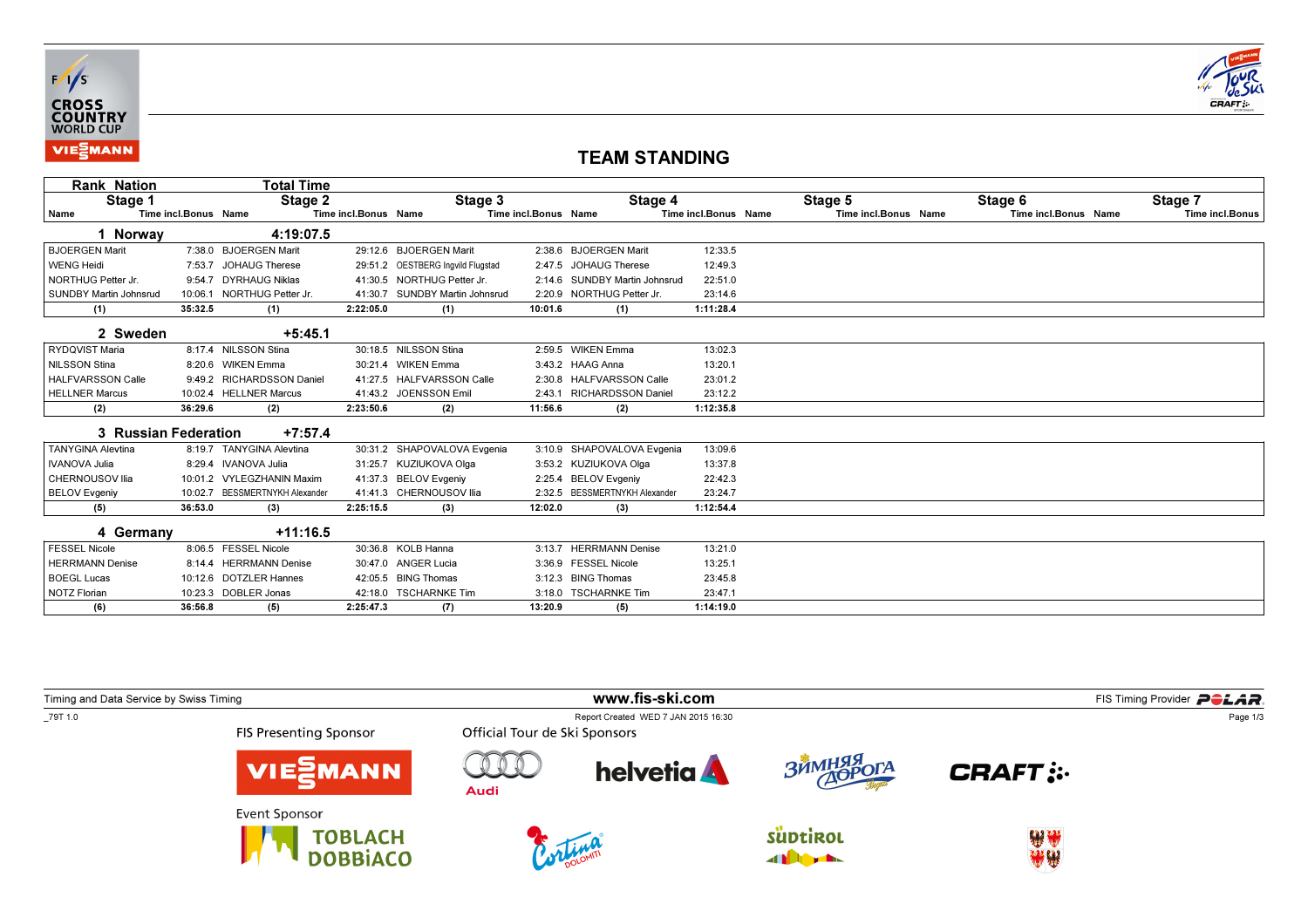



## TEAM STANDING

| Rank Nation              |                      | Total Time                         |                      |                              |                      |                                    |                      |                      |                      |                        |
|--------------------------|----------------------|------------------------------------|----------------------|------------------------------|----------------------|------------------------------------|----------------------|----------------------|----------------------|------------------------|
| Stage 1                  |                      | Stage 2                            |                      | Stage 3                      |                      | Stage 4                            |                      | Stage 5              | Stage 6              | Stage 7                |
| Name                     | Time incl.Bonus Name |                                    | Time incl.Bonus Name |                              | Time incl.Bonus Name |                                    | Time incl.Bonus Name | Time incl.Bonus Name | Time incl.Bonus Name | <b>Time incl.Bonus</b> |
| 5 Italy                  |                      | $+12:05.0$                         |                      |                              |                      |                                    |                      |                      |                      |                        |
| STUERZ Giulia            |                      | 8:37.0 DE MARTIN TOPRANIN Virginia |                      | 31:14.8 VUERICH Gaia         |                      | 3:09.5 DEBERTOLIS Ilaria           | 13:52.5              |                      |                      |                        |
| <b>DEBERTOLIS Ilaria</b> | 8:37.1               | <b>BAUDIN Francesca</b>            |                      | 31:33.5 DEBERTOLIS Ilaria    |                      | 3:35.2 DE MARTIN TOPRANIN Virginia | 13:54.8              |                      |                      |                        |
| <b>HOFER David</b>       |                      | 10:15.0 DE FABIANI Francesco       |                      | 41:13.1 PELLEGRINO Federico  |                      | 2:14.7 NOECKLER Dietmar            | 24:01.0              |                      |                      |                        |
| <b>CLARA Roland</b>      |                      | 10:15.8 NOECKLER Dietmar           |                      | 41:18.0 DE FABIANI Francesco |                      | 3:19.1 CLARA Roland                | 24:01.4              |                      |                      |                        |
| (11)                     | 37:44.9              | (4)                                | 2:25:19.4            | (4)                          | 12:18.5              | (7)                                | 1:15:49.7            |                      |                      |                        |
| 6 Finland                |                      | $+14:01.8$                         |                      |                              |                      |                                    |                      |                      |                      |                        |
| <b>NISKANEN Kerttu</b>   |                      | 8:13.4 NISKANEN Kerttu             |                      | 30:44.1 MONONEN Laura        |                      | 3:29.7 KYLLOENEN Anne              | 13:08.3              |                      |                      |                        |
| <b>MONONEN Laura</b>     |                      | 8:16.4 SAARINEN Aino-Kaisa         |                      | 30:54.4 KYLLOENEN Anne       |                      | 3:31.7 SAARINEN Aino-Kaisa         | 13:33.5              |                      |                      |                        |
| <b>NISKANEN livo</b>     |                      | 10:26.2 NISKANEN livo              |                      | 41:30.4 NISKANEN livo        |                      | 3:10.8 NISKANEN livo               | 23:18.3              |                      |                      |                        |
| <b>HYVARINEN Perttu</b>  |                      | 10:26.6 NOUSIAINEN Ville           |                      | 44:49.6 HYVARINEN Perttu     |                      | 3:21.9 HYVARINEN Perttu            | 24:14.0              |                      |                      |                        |
| (8)                      | 37:22.6              | (7)                                | 2:27:58.5            | (10)                         | 13:34.1              | (4)                                | 1:14:14.1            |                      |                      |                        |
| 7 France                 |                      | $+15:48.8$                         |                      |                              |                      |                                    |                      |                      |                      |                        |
| THOMAS HUGUE Coraline    |                      | 8:13.0 JEAN Aurore                 |                      | 31:45.6 AYMONIER Celia       |                      | 3:36.5 AYMONIER Celia              | 13:39.1              |                      |                      |                        |
| <b>JEAN Aurore</b>       |                      | 8:19.6 THOMAS HUGUE Coraline       |                      | 31:58.3 JEAN Aurore          |                      | 3:39.1 JEAN Aurore                 | 13:55.2              |                      |                      |                        |
| <b>MANIFICAT Maurice</b> |                      | 10:06.0 MANIFICAT Maurice          |                      | 42:44.9 JAY Renaud           |                      | 2:58.9 MANIFICAT Maurice           | 23:31.2              |                      |                      |                        |
| <b>DUVILLARD Robin</b>   |                      | 10:07.0 GAILLARD Jean Marc         |                      | 43:01.6 MANIFICAT Maurice    |                      | 3:06.7 GAILLARD Jean Marc          | 24:13.6              |                      |                      |                        |
| (4)                      | 36:45.6              | (9)                                | 2:29:30.4            | (8)                          | 13:21.2              | (6)                                | 1:15:19.1            |                      |                      |                        |
|                          |                      | 8 United States of America+17:03.0 |                      |                              |                      |                                    |                      |                      |                      |                        |
| <b>BJORNSEN Sadie</b>    |                      | 8:12.0 BJORNSEN Sadie              |                      | 30:46.3 CALDWELL Sophie      | 3:05.7               | <b>BJORNSEN Sadie</b>              | 13:11.2              |                      |                      |                        |
| <b>STEPHEN Elizabeth</b> |                      | 8:12.9 STEPHEN Elizabeth           |                      | 30:47.2 RANDALL Kikkan       |                      | 3:13.3 DIGGINS Jessica             | 13:40.6              |                      |                      |                        |
| <b>HAMILTON Simeon</b>   |                      | 10:17.7 BJORNSEN Erik              |                      | 44:19.4 HAMILTON Simeon      | 2:41.1               | <b>BJORNSEN Erik</b>               | 24:33.8              |                      |                      |                        |
| <b>BJORNSEN Erik</b>     |                      | 10:28.3 HAMILTON Simeon            |                      | 44:37.3 BJORNSEN Erik        |                      | 3:23.9 HAMILTON Simeon             | 24:39.8              |                      |                      |                        |
| (7)                      | 37:10.9              | (12)                               | 2:30:30.2            | (5)                          | 12:24.0              | (8)                                | 1:16:05.4            |                      |                      |                        |